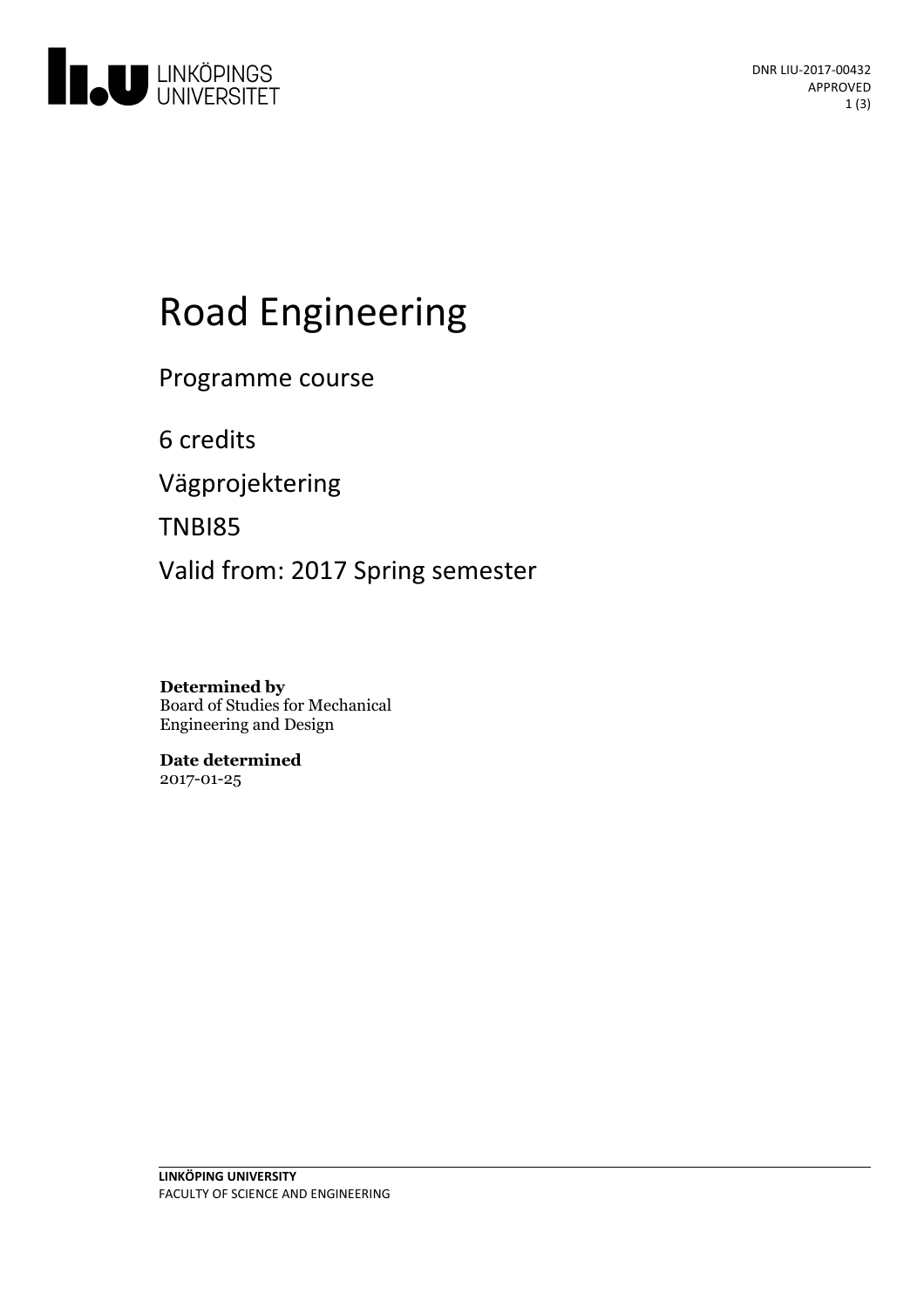# Main field of study

Civil Engineering

Course level

First cycle

#### Advancement level

 $G<sub>2</sub>X$ 

# Course offered for

Civil Engineering, B Sc in Engineering

#### Entry requirements

Note: Admission requirements for non-programme students usually also include admission requirements for the programme and threshold requirements for progression within the programme, or corresponding.

# Prerequisites

Mathematics and Mechanics. Basic nowledge of geodesy.

#### Intended learning outcomes

The course intends to give <sup>a</sup> basic knowledge in construction of roads and streets. After completing this course students should:

- Explain traffic studies and data collection. Describe impact of road traffic facilities
- 
- Describe road materials
- Describe construction and supervision. Design of <sup>a</sup> traffic facility
- 

#### Course content

Generation of Traffic. Traffic Measument. Road Design. Road Construction. Road Management.

# Teaching and working methods

Teaching consists of lectures